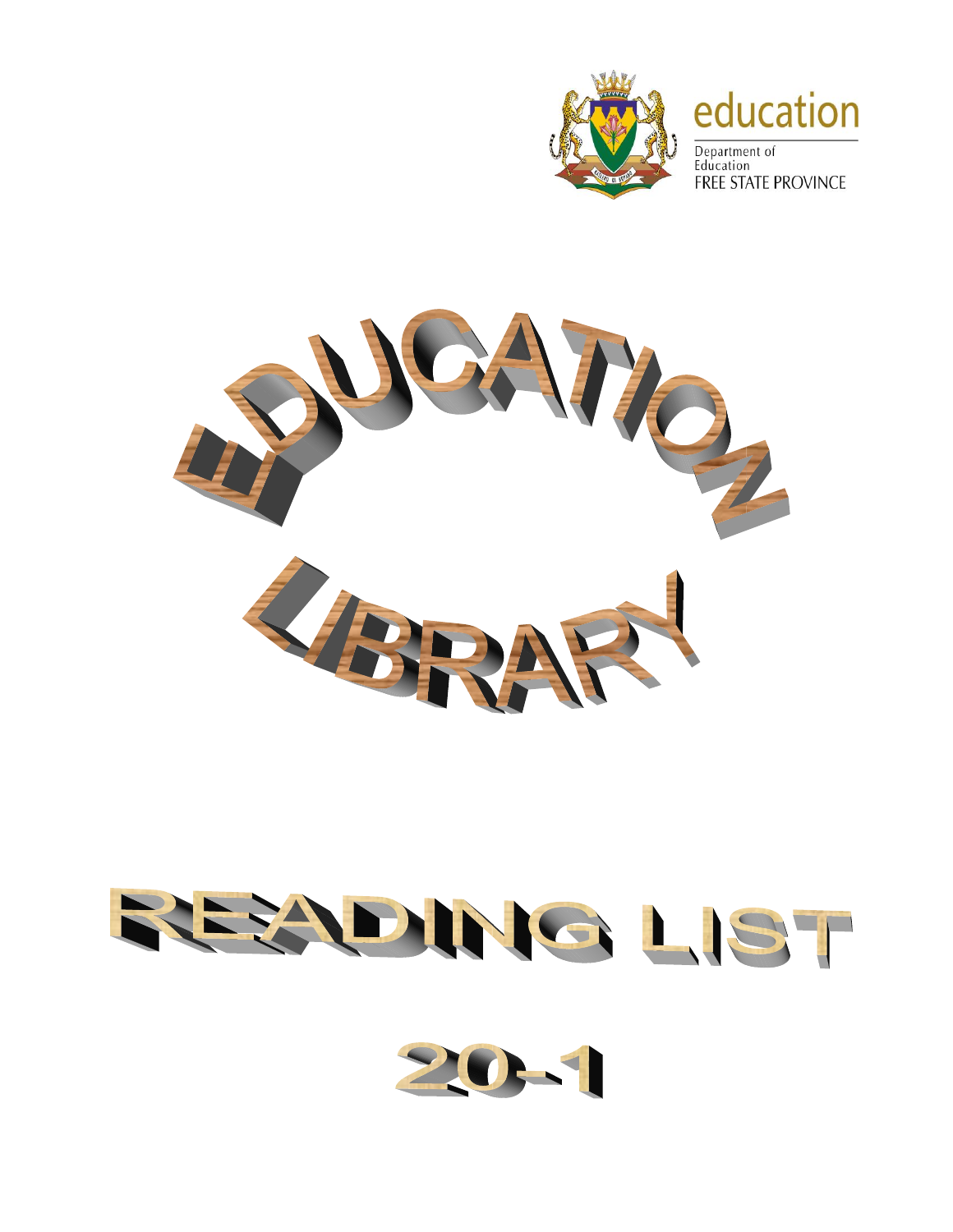## **Copies are available on request, with submission of NUMBER of LIST and ARTICLE from:**

Education Library Ground Floor, Syfrets Building

*Tel*: 051-404-8467 *Fax*: 086-615-2502 *E-mail*: [E.Mostert@fseducation.gov.za](mailto:E.Mostert@fseducation.gov.za)

| <b>ACHIEVEMENT</b> | $1/20-1$    | KREIDER, C                                                                                                                                                       |
|--------------------|-------------|------------------------------------------------------------------------------------------------------------------------------------------------------------------|
|                    |             | Physically active students learn better: finding new ways to implement movement in                                                                               |
|                    |             | the elementary classroom.                                                                                                                                        |
|                    |             | Childhood Education, 95(3), May/Jun 19, pp 63-70                                                                                                                 |
|                    | $2/20-1$    | SIMAYI, A                                                                                                                                                        |
|                    |             | Academic engagement of Eastern Cape Grade 8 township learners with depictive                                                                                     |
|                    |             | representations of simple electric circuits: a focus on low-achieving learners with                                                                              |
|                    |             | limited science self-confidence.                                                                                                                                 |
|                    |             | African Journal of Research in Mathematics, Science and Technology Education,                                                                                    |
|                    |             | 23(1), May 19, pp 40-51                                                                                                                                          |
| <b>ASSESSMENT</b>  | $3/20-1$    | KRECHEVSKY, M                                                                                                                                                    |
|                    |             | Assessment reimagined: shifting the 'Who, What, When, Where, How and Why' of                                                                                     |
|                    |             | assessment: reimagining assessment and share examples of assessment practices                                                                                    |
|                    |             | that foster learning for both students and teachers.                                                                                                             |
|                    |             | Creative Teaching & Learning, 8(4), 2019, pp 52-58                                                                                                               |
| <b>BARRIERS</b>    | $4/20 - 1$  | DEJULIUS, DC                                                                                                                                                     |
|                    |             | Meeting struggling teens where they are: teens grappling with mental health or                                                                                   |
|                    |             | behavioural issues need additional support every day.                                                                                                            |
|                    |             | Educational Leadership, 76(8), May 19, pp 74-78                                                                                                                  |
| <b>CAREERS</b>     | $5/20-1$    | ROGERS, J                                                                                                                                                        |
|                    |             | Raising aspirations through careers education: giving students a combination of                                                                                  |
|                    |             | intense learning experiences, hands-on projects and new approaches raising                                                                                       |
|                    |             | student aspirations and changing their career prospects.                                                                                                         |
|                    |             | School Leadership Today, 9(6), 2019, pp 18-21                                                                                                                    |
| <b>CHILDREN</b>    | $6/20-1$    | FRY, R                                                                                                                                                           |
|                    |             | Demographic portrait of today's 6- to 21-year-olds, from the Pew Research Centre: as                                                                             |
|                    |             | a new generation of Americans begins to take shape and move toward adulthood,                                                                                    |
|                    |             | there is mounting interest in their attitudes, behaviours, and lifestyle.                                                                                        |
|                    |             | Phi Delta Kappan, 100(7), Apr 19, pp 13-16                                                                                                                       |
| <b>COUNSELING</b>  | $7/20-1$    | JOTHAM, D                                                                                                                                                        |
|                    |             | Soothing sorrow supporting grieving teens: grief can have a profoundly detrimental                                                                               |
|                    |             | effect on teens' performance, but effective support and understanding can help them                                                                              |
|                    |             | go on to pursue their goals and help them reclaim the focus and determination they                                                                               |
|                    |             | need to succeed.                                                                                                                                                 |
| <b>CREATIVITY</b>  |             | School Leadership Today, 9(6), 2019, pp 45-50<br>CLAPP, E                                                                                                        |
|                    | $8/20-1$    |                                                                                                                                                                  |
|                    |             | Five lessons learned about creativity: is a socially distributed process and that it is not<br>an individual gift that some people have and other people do not. |
|                    |             | Creative Teaching & Learning, 8(4), 2019, pp 60-64                                                                                                               |
|                    | $9/20 - 1$  | SENECHAL, D                                                                                                                                                      |
|                    |             | Is the creativity craze misguided? Creativity is considered the skill of the future: we                                                                          |
|                    |             | must be thoughtful, however, about how we innovate to support creativity, ensuring                                                                               |
|                    |             | that we do not lose sight of equally important skills and competencies.                                                                                          |
|                    |             | Childhood Education, 95(3), May/Jun 19, pp 3-7                                                                                                                   |
| <b>CURRICULA</b>   | $10/20 - 1$ | GAMSON, D A                                                                                                                                                      |
|                    |             | Standards, instructional objectives, and curriculum design: a complex relationship: the                                                                          |
|                    |             | history of educational standards and objectives offers insights into how we might                                                                                |
|                    |             |                                                                                                                                                                  |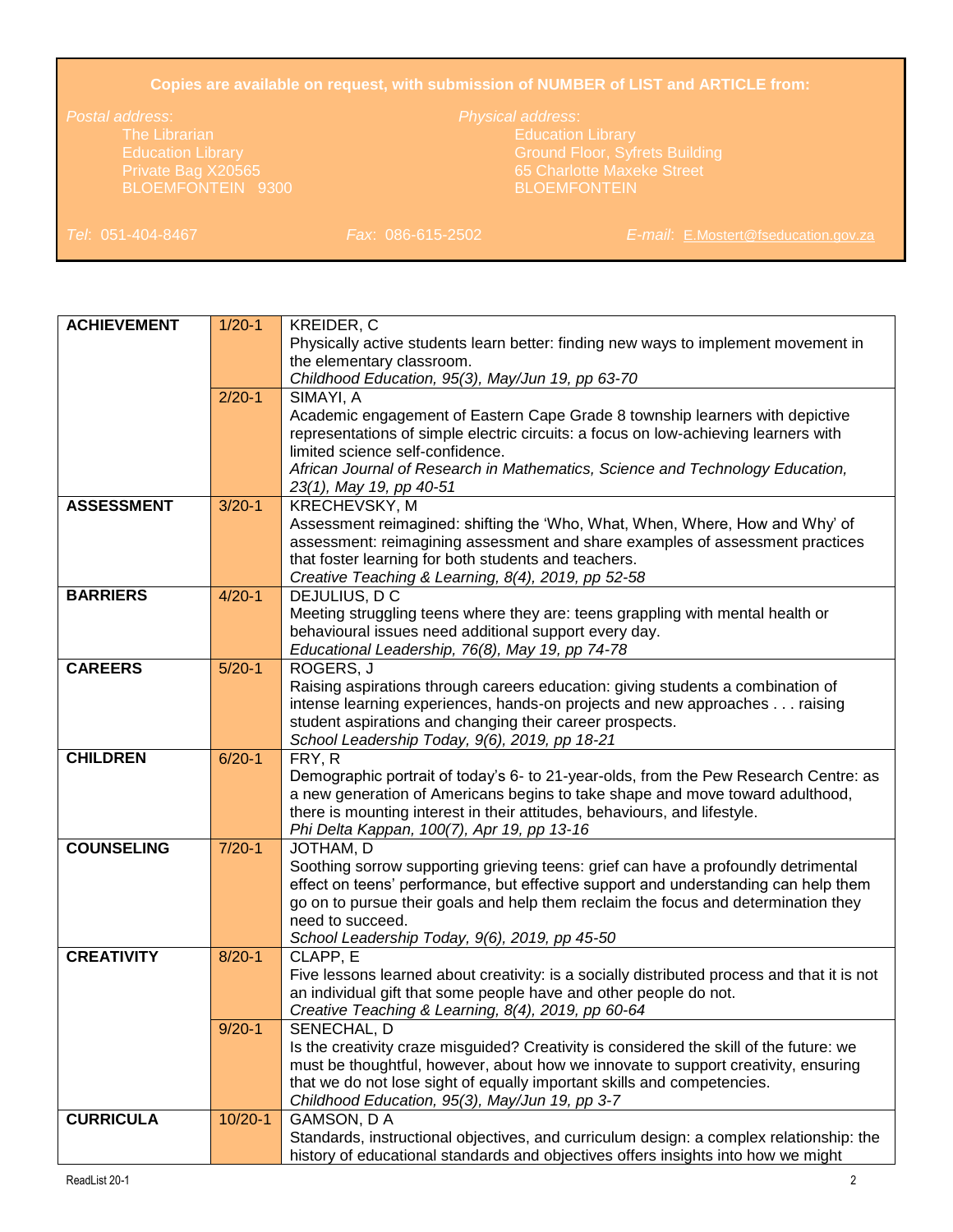|                    |             | effectively rethink our curricula today.                                                                                                                                    |
|--------------------|-------------|-----------------------------------------------------------------------------------------------------------------------------------------------------------------------------|
|                    |             | Phi Delta Kappan, 100(6), Mar 19, pp 8-12                                                                                                                                   |
| <b>DISCIPLINE</b>  | $11/20-1$   | PRINS, C                                                                                                                                                                    |
|                    |             | Disciplinary practices in the early grades: creating culturally responsive learning<br>environments in South Africa.                                                        |
|                    |             |                                                                                                                                                                             |
|                    | $12/20-1$   | SA Journal of Education, 39(3), Aug 19, 7pp                                                                                                                                 |
|                    |             | RAINBOLT, S                                                                                                                                                                 |
|                    |             | High school teachers' perceptions of restorative discipline practices.                                                                                                      |
|                    |             | NASSP Bulletin, 103(2), Jun 19, pp 158-182                                                                                                                                  |
| <b>ECD</b>         | $13/20-1$   | DURAND, MJ                                                                                                                                                                  |
|                    |             | Motor and physical development of five to six year-old children in a low socioeconomic                                                                                      |
|                    |             | community.<br>African Journal for Physical Activity and Health Sciences, 25(2), Jun 19, pp 200-215                                                                          |
| <b>ETHICS</b>      | $14/20 - 1$ | PARDEY, D                                                                                                                                                                   |
|                    |             | Ethical Dilemma: being considered ethical is crucial to being successful as a leader:                                                                                       |
|                    |             | how to think about ethics to create a strong decision-making framework.                                                                                                     |
|                    |             | School Leadership Today, 9(3), 2019, pp 50-54                                                                                                                               |
| <b>GAMES</b>       | $15/20-1$   | BARRETT, A                                                                                                                                                                  |
|                    |             | Extended icebreaker: this activity takes a few minutes per day and can be used for a                                                                                        |
|                    |             | few weeks or throughout the entire course.                                                                                                                                  |
|                    |             | English Teaching Forum, 57(3), 2019, pp 33-35                                                                                                                               |
|                    | $16/20-1$   | QUY, PHP                                                                                                                                                                    |
|                    |             | Cooperative game-playing in the EFL classroom: gives learners a chance not only to                                                                                          |
|                    |             | experiment with the language being learned in a natural and fun way but also to                                                                                             |
|                    |             | sharpen their English skills.                                                                                                                                               |
|                    |             | English Teaching Forum, 57(3), 2019, pp 14-23                                                                                                                               |
| <b>INCLUSION</b>   | $17/20 - 1$ | MORELLE, M                                                                                                                                                                  |
|                    |             | Challenges experienced by learners with visual impairments in South African township                                                                                        |
|                    |             | mainstream primary schools.                                                                                                                                                 |
|                    |             | SA Journal of Education, 39(3), Aug 19, 6pp                                                                                                                                 |
|                    | 18/20-1     | WALTON, E                                                                                                                                                                   |
|                    |             | Developing standards for inclusive teaching in South Africa: a dilemma analysis.                                                                                            |
|                    |             | Southern African Review of Education with Education with Production, 25(1), Aug 19,                                                                                         |
|                    |             | pp 89-106                                                                                                                                                                   |
| <b>LANGUAGES</b>   | 19/20-1     | RAWLINS, A                                                                                                                                                                  |
|                    |             | Reconceptualising sight words: building an early reading vocabulary: early elementary                                                                                       |
|                    |             | students need to build a large bank of known words to become readers.                                                                                                       |
|                    |             | Reading Teacher, 72(6), May/Jun 19, pp 711-719                                                                                                                              |
|                    | $20/20 - 1$ | YAZDANPANAH, R                                                                                                                                                              |
|                    |             | Exploring and expressing culture through project-based learning: the lessons focus on                                                                                       |
|                    |             | developing students' English proficiency, research and analytical skills, and their ability                                                                                 |
|                    |             | to produce and present work collaboratively. Furthermore, these lessons aim to create                                                                                       |
|                    |             | not only a successful learning experience but also a more understanding and peaceful                                                                                        |
|                    |             | world.                                                                                                                                                                      |
|                    |             | English Teaching Forum, 57(3), 2019, pp 2-13                                                                                                                                |
| <b>LEARNING</b>    | $21/20 - 1$ | BOSER, U                                                                                                                                                                    |
|                    |             | Learning to learn: tips for teens and their teachers: many teens today don't have                                                                                           |
|                    |             | effective learning skills - and they need them more than ever.                                                                                                              |
|                    | $22/20-1$   | Educational Leadership, 76(8), May 19, pp 70-73, 78<br>HEYTING, E                                                                                                           |
|                    |             |                                                                                                                                                                             |
|                    |             | Transforming classroom for personalised learning: building blocks for engagement to<br>learn about migration: learning approaches that support students' awareness of real- |
|                    |             | world issues and provide opportunities for taking action will lead to true transformation                                                                                   |
|                    |             | of education.                                                                                                                                                               |
|                    |             | Childhood Education, 95(4), Jul/Aug 19, pp 16-23                                                                                                                            |
| <b>LTSM</b>        | 23/20-1     | MSIMANGE, MR                                                                                                                                                                |
|                    |             | Managing the use of resources in multi-grade classrooms.                                                                                                                    |
|                    |             | SA Journal of Education, 39(3), Aug 19, 9pp                                                                                                                                 |
| <b>MATHEMATICS</b> | $24/20 - 1$ | BERRY, RQ                                                                                                                                                                   |
|                    |             | Need to catalyse change in high school mathematics: the high school mathematics                                                                                             |
|                    |             | curriculum needs to be reformed to encourage all students to understand the math                                                                                            |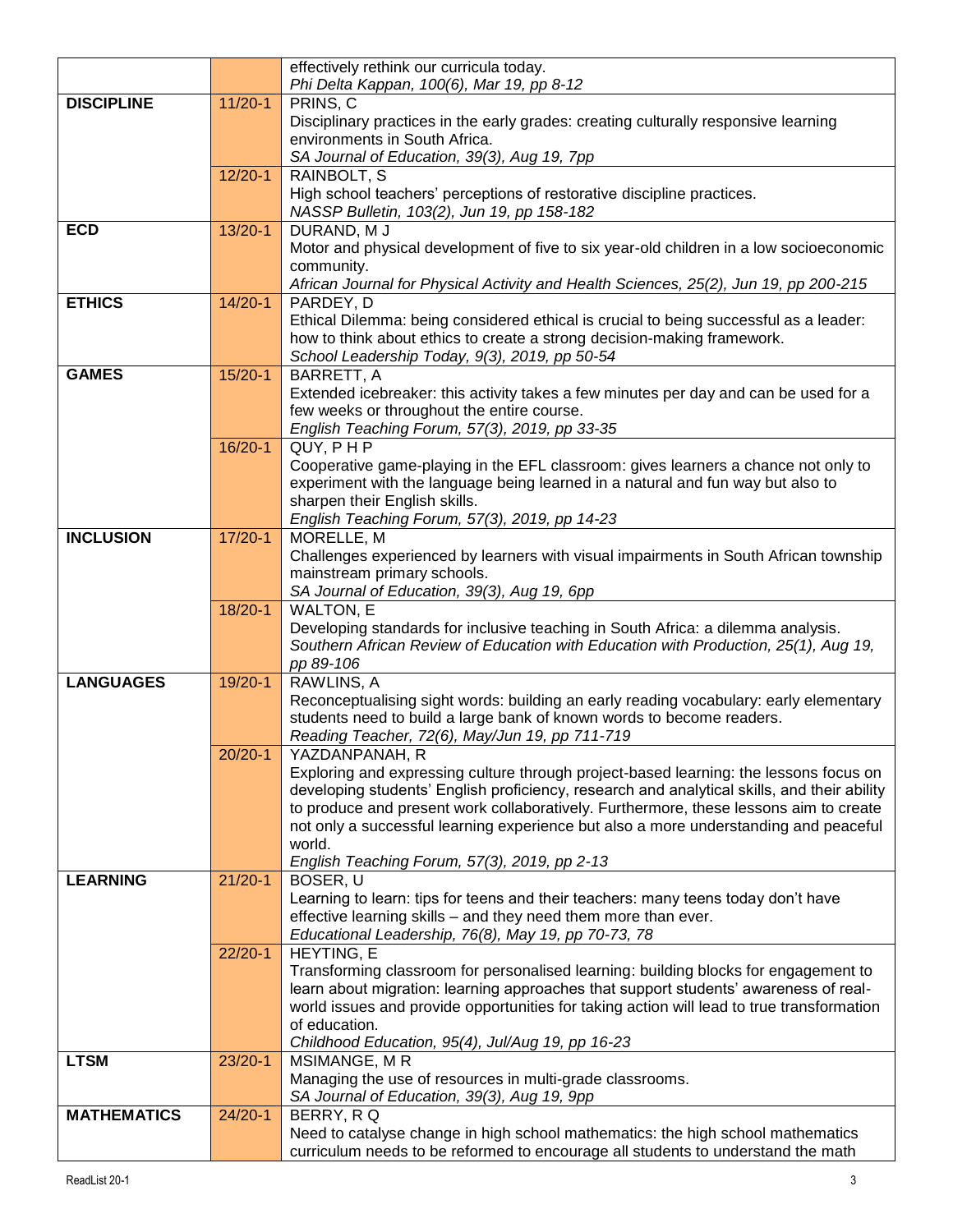|                                   |             | that underlies the fabric of society.                                                               |
|-----------------------------------|-------------|-----------------------------------------------------------------------------------------------------|
|                                   |             | Phi Delta Kappan, 100(6), Mar 19, pp 39-44                                                          |
|                                   | $25/20-1$   | GAILLARD, C                                                                                         |
|                                   |             | Finding the missing variables: a systematic review of mathematics improvement                       |
|                                   |             | strategies for South African public schools.                                                        |
|                                   |             | SA Journal of Education, 39(3), Aug 19, 9pp                                                         |
|                                   | $26/20-1$   | HAZELL, E                                                                                           |
|                                   |             | Improving Grade R mathematics teaching in South Africa: evidence from an impact                     |
|                                   |             | evaluation of a province-wide intervention.                                                         |
|                                   | $27/20-1$   | Journal of Education, no 76, 2019, pp 48-68<br>MALULEKE, M J                                        |
|                                   |             | Using code-switching as an empowerment strategy in teaching mathematics to                          |
|                                   |             | learners with limited proficiency in English in South African schools.                              |
|                                   |             | SA Journal of Education, 39(3), Aug 19, 9pp                                                         |
|                                   | 28/20-1     | MOSTERT, I                                                                                          |
|                                   |             | Number names: do they count? Examines the linguistic features of certain African                    |
|                                   |             | languages, pertaining to number names.                                                              |
|                                   |             | African Journal of Research in Mathematics, Science and Technology Education,                       |
|                                   |             | 23(1), May 19, pp 64-74                                                                             |
|                                   | 29/20-1     | NDLOVUA, W                                                                                          |
|                                   |             | Changes in learners' perspectives on the nature of mathematics after participating in a             |
|                                   |             | mentorship programme.                                                                               |
|                                   |             | African Journal of Research in Mathematics, Science and Technology Education,                       |
|                                   |             | 23(1), May 19, pp 111-121                                                                           |
|                                   | $30/20 - 1$ | NORTH, M                                                                                            |
|                                   |             | Importance of structure for supporting children's learning in mathematics: comparison               |
|                                   |             | of two examples of children's bookwork.                                                             |
|                                   |             | Learning and Teaching Mathematics, no 26, Jun 19, pp 12-17                                          |
|                                   | $31/20 - 1$ | RILEY, A                                                                                            |
|                                   |             | If your students find maths difficult, read this! Some new research, highlighting five key          |
|                                   |             | ways for school leaders to make maths work for both children and teachers.                          |
| <b>MOTIVATION</b>                 | $32/20-1$   | School Leadership Today, 9(5), 2019, pp 52-56<br>HART, C                                            |
|                                   |             | Controlled burn: a story of growth: we need to help students who aren't motivated by                |
|                                   |             | traditional academic work find their strengths and their own paths.                                 |
|                                   |             | Educational Leadership, 76(8), May 19, pp 28-33                                                     |
| <b>PARENTS</b>                    | $33/20-1$   | DOEPKE, M                                                                                           |
|                                   |             | Economic roots of helicopter parenting: rising income inequality — and the higher                   |
|                                   |             | stakes surrounding education - are driving parents to become more involved in their                 |
|                                   |             | children's lives.                                                                                   |
|                                   |             | Phi Delta Kappan, 100(7), Apr 19, pp 22-27                                                          |
| <b>PHYSICAL</b>                   | $34/20 - 1$ | OGUOMA, E                                                                                           |
| <b>SCIENCES</b>                   |             | Teachers' concerns with the implementation of practical work in the Physical Sciences               |
|                                   |             | Curriculum and Assessment Policy Statement in South Africa.                                         |
|                                   |             | African Journal of Research in Mathematics, Science and Technology Education,                       |
|                                   | $35/20-1$   | 23(1), May 19, pp 27-39                                                                             |
| <b>PROBLEM-</b><br><b>SOLVING</b> |             | LAMBERT, A<br>Developing skills through creative problem-solving: laying the foundation for future- |
|                                   |             | ready skills can begin in early childhood.                                                          |
|                                   |             | Childhood Education, 95(4), Jul/Aug 19, pp 24-29                                                    |
| <b>PROFESSIONAL</b>               | 36/20-1     | GOODWIN, B                                                                                          |
| <b>DEVELOPMENT</b>                |             | Debunking the myth of the teacher performance plateau: research into the                            |
|                                   |             | development of expertise shows how teachers can develop their talent throughout                     |
|                                   |             | their careers.                                                                                      |
|                                   |             | Phi Delta Kappan, 100(7), Apr 19, pp 56-61                                                          |
|                                   | $37/20 - 1$ | HOFFMAN, E B                                                                                        |
|                                   |             | Reimagining early childhood educator professional development: an online community                  |
|                                   |             | shares literacy learning strategies.                                                                |
|                                   |             | Childhood Education, 95(4), Jul/Aug 19, pp 47-52                                                    |
|                                   | 38/20-1     | PAK, K                                                                                              |
|                                   |             | Developing principals' data-driven decision-making capacity: lessons from one urban                 |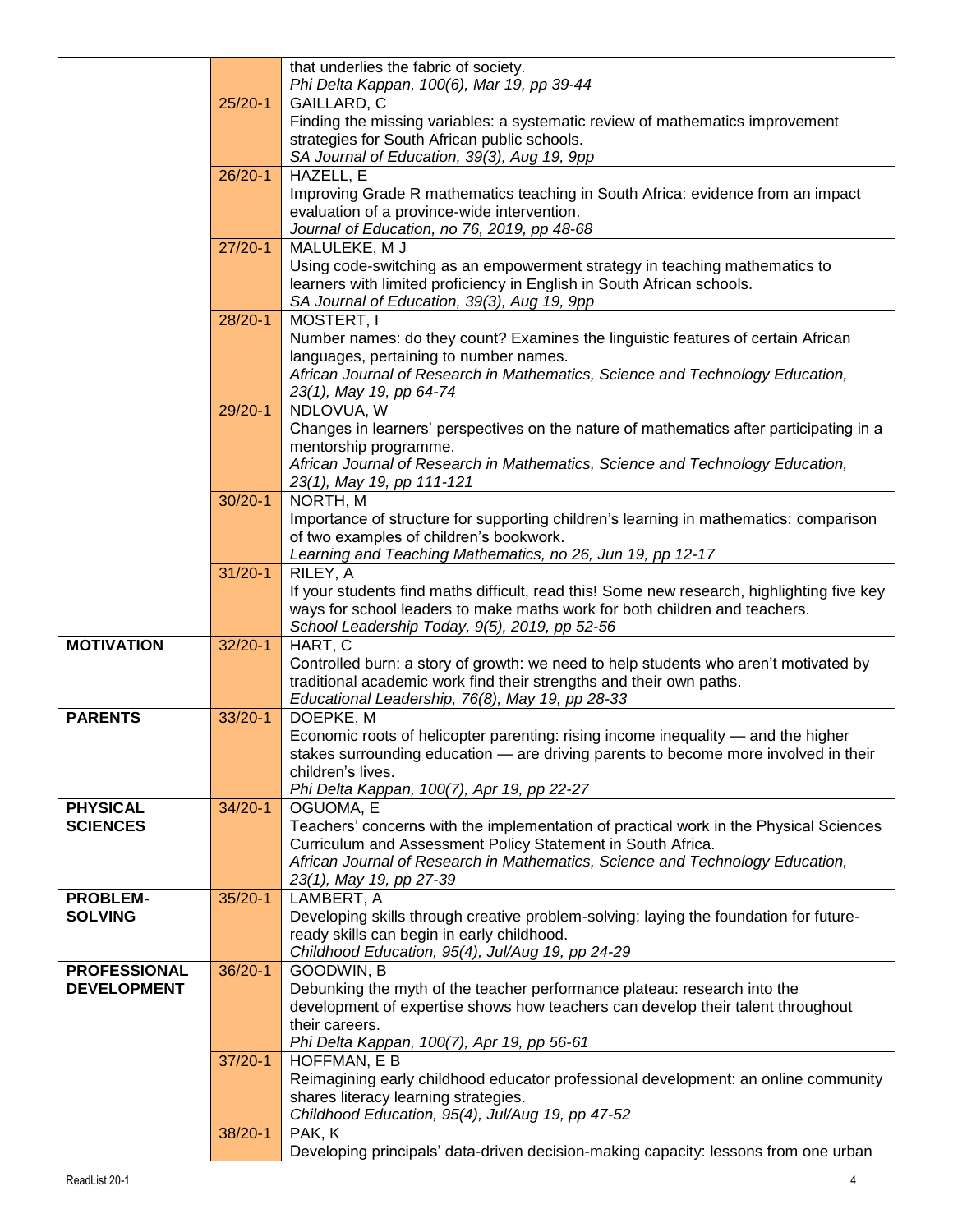|                     |             | district: to use data dashboards effectively, principals will need more and better                                                                                       |
|---------------------|-------------|--------------------------------------------------------------------------------------------------------------------------------------------------------------------------|
|                     |             | professional development from their districts.                                                                                                                           |
|                     |             | Phi Delta Kappan, 100(7), Apr 19, pp 37-42                                                                                                                               |
| <b>PROFESSIONAL</b> | 39/20-1     | BAUMFIELD, V                                                                                                                                                             |
| <b>LEARNING</b>     |             | How to create a community of inquiry: practitioner researchers are empowered when                                                                                        |
| <b>COMMUNITIES</b>  |             | they collaborate in their investigations: explains how communities of inquiry can be                                                                                     |
|                     |             | developed.                                                                                                                                                               |
|                     |             | Professional Development Today, 20(4), 2019, pp 110-112                                                                                                                  |
|                     | $40/20 - 1$ | WOOLWAY, J                                                                                                                                                               |
|                     |             | Continuous collaborative reflection sessions in a professional learning community: the                                                                                   |
|                     |             | development of grade 8 natural sciences teachers' reflective practice.                                                                                                   |
|                     |             | African Journal of Research in Mathematics, Science and Technology Education,                                                                                            |
|                     |             | 23(1), May 19, pp 1-13                                                                                                                                                   |
| <b>PROJECTS</b>     | $41/20 - 1$ | BEERE, J                                                                                                                                                                 |
|                     |             | Guide to good project work: if cross-curricular projects are done well, they can open                                                                                    |
|                     |             | students' hearts and minds, but good projects are few and far between - some rules of                                                                                    |
|                     |             | engagement.                                                                                                                                                              |
|                     |             | School Leadership Today, 9(5), 2019, pp 64-70                                                                                                                            |
|                     | 42/20-1     | LEAT, D                                                                                                                                                                  |
|                     |             | How to plan Enquiry and Project-Based Learning (EPBL): outline how EPBL can be                                                                                           |
|                     |             | planned creatively and collaboratively.                                                                                                                                  |
|                     |             | Professional Development Today, 20(4), 2019, pp 74-78                                                                                                                    |
| <b>READING</b>      | 43/20-1     | <b>CARTWRIGHT, KB</b>                                                                                                                                                    |
|                     |             | DRIVE Model of Reading: making the complexity of reading accessible: policy and                                                                                          |
|                     |             | practice suffer when understandings of reading are too simplistic, but a driving<br>metaphor is used here to present a model of reading that is complex yet accessible.  |
|                     |             |                                                                                                                                                                          |
|                     | 44/20-1     | Reading Teacher, 73(1), Jul/Aug 19, pp 7-15<br>KELLY, LB                                                                                                                 |
|                     |             |                                                                                                                                                                          |
|                     |             | How hard should the books be in small-group reading? It depends: choosing the right                                                                                      |
|                     |             | texts for small groups can be challenging – explores one element that teachers<br>consider, text difficulty and reports a study of bilingual students discussing matched |
|                     |             | and difficult texts.                                                                                                                                                     |
|                     |             | Reading Teacher, 73(2), Sep/Oct 19, pp 173-183                                                                                                                           |
|                     | 45/20-1     | McCLANAHAN, B J                                                                                                                                                          |
|                     |             | Suite of strategies for navigating graphic novels: a dual coding approach: these                                                                                         |
|                     |             | strategies can encourage teachers who do not like or have not taught with graphic                                                                                        |
|                     |             | novels to wade into those waters.                                                                                                                                        |
|                     |             | Reading Teacher, 73(1), Jul/Aug 19, pp 39-50                                                                                                                             |
| <b>SCHOOL</b>       | 46/20-1     | FILARDO, M                                                                                                                                                               |
| <b>FACILITIES</b>   |             | How crumbling school facilities perpetuate inequality: student learning is undermined                                                                                    |
|                     |             | in poorly designed and maintained buildings, and students from low-income families                                                                                       |
|                     |             | are more likely to attend school in such buildings.                                                                                                                      |
|                     |             | Phi Delta Kappan, 100(8), May 19, pp 27-31                                                                                                                               |
| <b>SCHOOL</b>       | 47/20-1     | MTHIYANE, CCN                                                                                                                                                            |
| <b>MANAGEMENT</b>   |             | Context matters: Heads of Department's leadership practices in monitoring and                                                                                            |
|                     |             | supporting teachers in schools participating in Jika iMfundo                                                                                                             |
|                     |             | Journal of Education, issue 75, Jun 19, pp 56-76                                                                                                                         |
| <b>SCHOOLS:</b>     | 48/20-1     | DEMAERTELAERE, Y                                                                                                                                                         |
| effective           |             | Vision for smarter school organisation: exploring the starfish approach: how our                                                                                         |
|                     |             | schools are structured plays an important role in facilitating innovation - transforming                                                                                 |
|                     |             | the field to best benefit students depends upon an organisational evolution.                                                                                             |
|                     |             | Childhood Education, 95(3), May/Jun 19, pp 44-48                                                                                                                         |
|                     | 49/20-1     | WHITE, B                                                                                                                                                                 |
|                     |             | Wicked problem of school improvement: is there actually a way to resolve the school                                                                                      |
|                     |             | improvement conundrum? there is no perfect solution and the sooner we                                                                                                    |
|                     |             | understand and accept that, the sooner we can make real improvements to the school                                                                                       |
|                     |             | experience.                                                                                                                                                              |
|                     |             | School Leadership Today, 9(6), 2019, pp 30-37                                                                                                                            |
| <b>SCHOOLS:</b>     | $50/20-1$   | MURRAY, BC                                                                                                                                                               |
| <b>Funding</b>      |             | PTAs, parent involvement, and the challenges of relying on private money to subsidize                                                                                    |
|                     |             | public education: when parents give money to their children's schools, resource gaps                                                                                     |